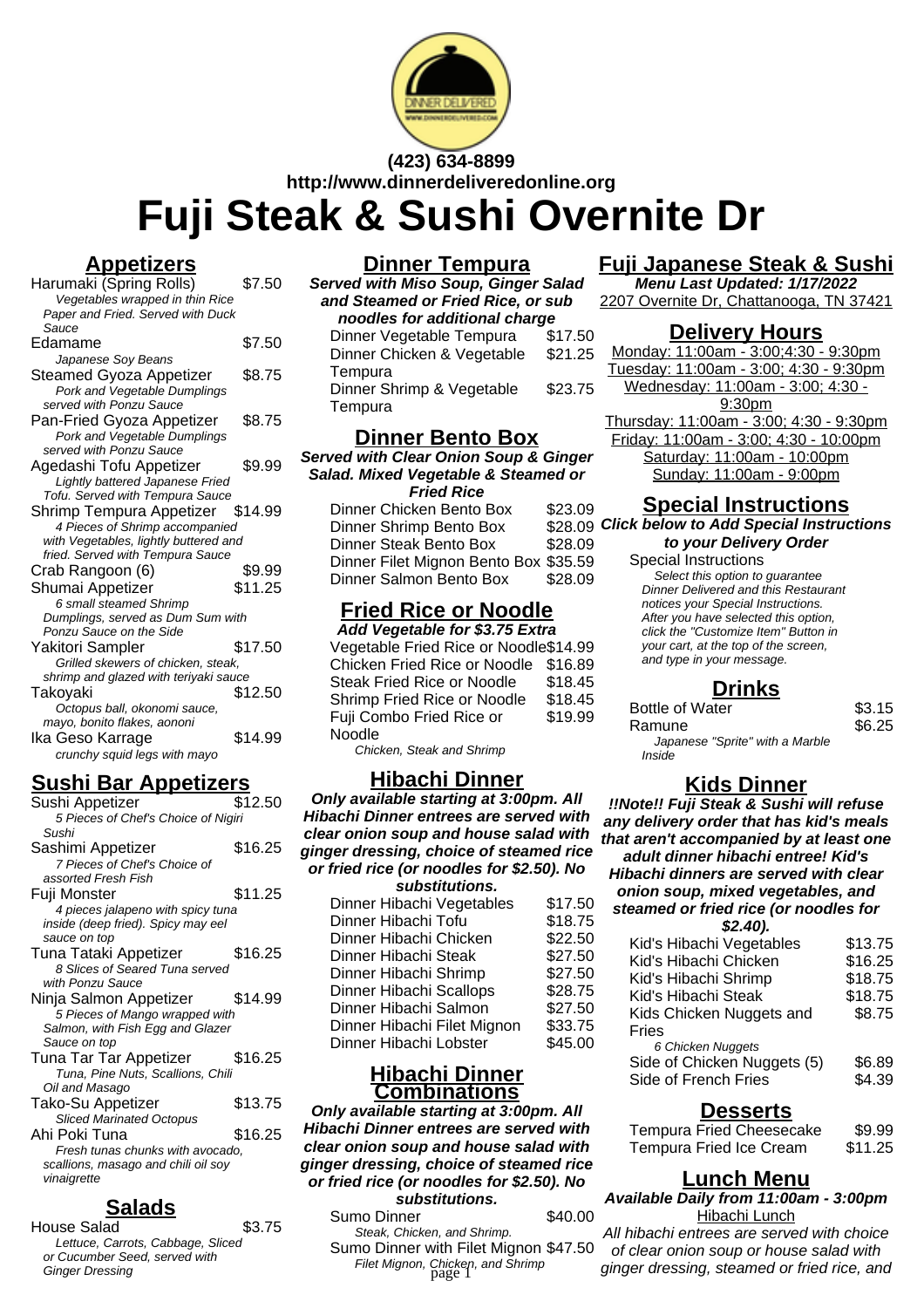| \$7.50 |
|--------|
| \$8.75 |
| \$8.75 |
| \$8.75 |
| \$9.99 |
|        |
|        |

## **Soup**

| <b>Small Clear Onion Soup</b>       | \$3.15 |
|-------------------------------------|--------|
| Chicken based soup garnished        |        |
| with scallions, mushroom and noodle |        |
| Large Clear Onion Soup              | \$6.25 |
| Chicken based soup garnished        |        |
| with scallions, mushroom and noodle |        |
| <b>Small Miso Soup</b>              | \$3.15 |
| Soy bean based soup with tofu,      |        |
| wakame (Seaweed), and scallions     |        |
| Large Miso Soup                     | SG 25  |
| Soy bean based soup with tofu,      |        |
| wakame (Seaweed), and scallions     |        |

#### **!Note on Sushi!**

**Sushi is not Half Price through Dinner Delivered. Sushi is Half Price Only for Carryout and Dine In.**

#### **I Don't Like Carbohyddrates Rolls**

| Kamikaze Roll                     | \$22.50 |
|-----------------------------------|---------|
| Shrimp, Crab, and Cucumber        |         |
| wrapped in Layers of Fresh Salmon |         |
| with Wasabi Mayo                  |         |
| Shogun Roll                       | \$22.50 |
| Salmon, Crab, and Avocado         |         |
| wrapped in Layers of Fresh Tuna   |         |
| with Ponzu Sauce on top           |         |
|                                   |         |

# **Sushi Rolls**

| Cucumber Roll                                                     | \$6.89  |
|-------------------------------------------------------------------|---------|
| <b>Cucumber Only</b>                                              |         |
| Avocado Roll                                                      | \$7.50  |
| Avocado Only                                                      |         |
| Tuna Roll                                                         | \$8.75  |
| Tuna Only                                                         |         |
| Salmon Roll                                                       | \$8.75  |
| Salmon Only                                                       |         |
| Vegetarian Roll                                                   | \$9.39  |
| Cucumber, Avocado, Seaweed                                        |         |
| Salad and Asparagus                                               |         |
| <b>Hand Roll</b>                                                  | \$9.99  |
| Choice of tuna, spicy tuna, salmon,                               |         |
| spicy salmon, ebi kyu unagi,                                      |         |
| California, or Bagel                                              |         |
| Rainbow Roll                                                      | \$16.89 |
| California Roll topped with Fresh                                 |         |
| Fish and Avocado                                                  |         |
| Deluxe Hand Roll                                                  | \$11.89 |
| Choice of Spicy Tunay, Spicy                                      |         |
| Salmor or Spicy Scallop                                           |         |
| Crunch Roll                                                       | \$12.50 |
| Crunch inside with a Your Choice                                  |         |
| of Tuna, Shrimp, Salmon, or                                       |         |
| Yellowtail on top                                                 |         |
| OMG Roll                                                          | \$16.25 |
| Red Snapper, Tuna, Salmon,                                        |         |
| Cream Cheese inside, deep fried,                                  |         |
| with Eel Sauce and Spicy Mayo on                                  |         |
| top                                                               |         |
| Bubba Gump Roll                                                   | \$18.15 |
| Shrimp Tempura and Cream                                          |         |
| Cheese inside, with Shrimp,                                       |         |
| Avocado, Spicy Mayo, and Eel Sauce                                |         |
| on top                                                            |         |
| Golden Tuna Roll                                                  | \$18.15 |
| Spicy Tuna, Avocado, and Crunch                                   |         |
| with Mango, Spicy Mayo and Tobiko                                 |         |
| on top                                                            |         |
| Snow White Roll                                                   | \$19.39 |
| White Fish Tempura, Lobster<br>Salad, and Avocado with Crab Salad |         |
|                                                                   |         |

| <b>The Marina Dinner</b>                                              | \$47.50 |
|-----------------------------------------------------------------------|---------|
| Lobster Tail, Shrimp, and Scallop<br>Harakiri Dinner                  | \$53.75 |
| Filet Mignon, Shrimp, Scallop, and<br>Lobster Tail                    |         |
| <b>Chicken Combinations</b>                                           |         |
| Dinner Meals are only available after<br>3:00pm!                      |         |
| Dinner Hibachi Chicken &<br>Steak                                     | \$28.75 |
| Dinner Hibachi Chicken &<br>Shrimp                                    | \$28.75 |
| Dinner Hibachi Chicken &                                              | \$28.75 |
| Scallop<br>Dinner Hibachi Chicken &                                   | \$28.75 |
| Salmon<br>Dinner Hibachi Chicken & Filet \$32.50                      |         |
| Mignon<br>Dinner Hibachi Chicken &                                    | \$38.75 |
| Lobster<br><b>Filet Mignon Combinations</b>                           |         |
| Dinner Meals are only available after                                 |         |
| 3:00pm!<br>Dinner Hibachi Filet Mignon &                              | \$33.75 |
| Shrimp<br>Dinner Hibachi Filet Mignon &                               | \$45.00 |
| Lobster<br>Dinner Hibachi Filet Mignon & \$35.00                      |         |
| <b>Scallops</b><br>Dinner Hibachi Filet Mignon & \$33.75              |         |
| Salmon                                                                |         |
| <b>Steak Combinations</b><br>Dinner Meals are only available after    |         |
| 3:00pm!                                                               |         |
| Dinner Hibachi Steak & Shrimp \$28.75                                 |         |
| Dinner Hibachi Steak & Scallop\$30.00                                 |         |
| Dinner Hibachi Steak & Salmon\$30.00                                  |         |
|                                                                       |         |
| Dinner Hibachi Steak & Lobster\$41.25<br>Tail                         |         |
| <b>Shrimp Combinations</b>                                            |         |
| Dinner Meals are only available after<br>3:00pm!                      |         |
| Dinner Hibachi Shrimp &                                               | \$30.00 |
| Scallop                                                               |         |
| Dinner Hibachi Shrimp &                                               | \$30.00 |
| Salmon<br>Dinner Hibachi Shrimp &                                     | \$41.25 |
| Lobster                                                               |         |
| <b>Scallops Combinations</b><br>Dinner Meals are only available after |         |
| 3:00pm!<br>Dinner Hibachi Scallop &                                   | \$31.25 |
| Salmon<br>Dinner Hibachi Scallop &                                    | \$45.00 |
| Lobster<br><b>Salmon Combinations</b>                                 |         |
| Dinner Meals are only available after<br>3:00pm!                      |         |
| Dinner Hibachi Salmon &<br>Lobster                                    | \$45.00 |
|                                                                       |         |

# **Sushi Dinner Combos**

| Dinner Meals are only available after |         |  |
|---------------------------------------|---------|--|
| 3:00pm! Served with miso soup and     |         |  |
| ginger salad. No substitutions.       |         |  |
| Sushi Mori - A                        | \$27.50 |  |
| California Roll and 7 Pieces of       |         |  |
| Chef's Choice Nigiri Sushi            |         |  |
| Sushi Mori - B                        | \$32.50 |  |
| Caifornia Roll, Tuna Roll, and 10     |         |  |
| Pieces of Chefs Choice Nigiri Sushi   |         |  |
| Maki Combo - A                        | \$22.50 |  |
| California Roll Gucumber Roll, and    |         |  |

| mixed vegetables. No substitutions.         |         |
|---------------------------------------------|---------|
| Lunch Hibachi Vegetables                    | \$9.99  |
|                                             |         |
| Lunch Hibachi Tofu                          | \$11.25 |
| Lunch Hibachi Chicken                       | \$12.50 |
| Lunch Hibachi Steak                         | \$14.99 |
| Lunch Hibachi Shrimp                        | \$14.99 |
| Lunch Hibachi Scallops                      | \$16.25 |
| Lunch Hibachi Salmon                        | \$14.99 |
| Lunch Hibachi Filet Mignon                  | \$18.75 |
| Lunch Hibachi Lobster                       | \$21.25 |
| <b>Hibachi Lunch Combinations</b>           |         |
| All hibachi entrees are served with choice  |         |
|                                             |         |
| of clear onion soup or house salad with     |         |
| ginger dressing, steamed or fried rice, and |         |
| mixed vegetables. No substitutions.         |         |
| Lunch Hibachi Chicken & Steak\$17.50        |         |
| Lunch Hibachi Chicken &                     | \$17.50 |
| Shrimp                                      |         |
| Lunch Hibachi Chicken &                     | \$17.50 |
| <b>Scallops</b>                             |         |
| Lunch Hibachi Chicken &                     | \$17.50 |
| Salmon                                      |         |
| Lunch Hibachi Chicken & Filet \$21.25       |         |
| Mignon                                      |         |
| Lunch Filet Mignon & Scallops \$22.50       |         |
|                                             | \$21.25 |
| Lunch Filet Mignon & Salmon                 |         |
| Lunch Hibachi Steak & Scallop\$18.75        |         |
| Lunch Hibachi Steak & Salmon \$18.75        |         |
| Lunch Hibachi Shrimp & Steak \$18.75        |         |
| Lunch Hibachi Shrimp &                      | \$18.75 |
| <b>Scallops</b>                             |         |
| Lunch Hibachi Shrimp &                      | \$18.75 |
| Salmon                                      |         |
| Lunch Hibachi Shrimp & Filet                | \$21.25 |
| Mignon                                      |         |
| <b>Lunch Tempura</b>                        |         |
| Served with Miso Soup, Ginger Salad and     |         |
| Steamed Rice. Fried Rice additional         |         |
| charge. No Substitutions                    |         |
|                                             | \$13.75 |
| Lunch Vegetable Tempura                     |         |
| Lunch Shrimp and Vegetable                  | \$19.99 |
| Tempura                                     |         |
| Lunch Chicken and Vegetable \$17.50         |         |
| Tempura                                     |         |
| <b>Lunch Bento Box</b>                      |         |
| Served with miso soup, ginger salad, 4      |         |
| pieces California roll, orange, and         |         |
| steamed rice. Fried rice for additional     |         |
| charge. No Substitutions                    |         |
| Lunch Chicken Bento Box                     | \$15.65 |
| Lunch Steak Bento Box                       | \$18.15 |
| Lunch Salmon Bento Box                      | \$18.75 |
|                                             |         |
| Lunch Shirmp Bento Box                      | \$18.75 |
| Lunch Filet Mignon Bento Box                | \$22.50 |

#### **Sushi Lunch**

#### **Served with Clear Onion Soup and Ginger Salad. No Substitutions**

| Salfflon &                                     | 940.UU  | Sushi Lunch Deluxe<br>8 Piece California Roll, 6 Piece                                         | \$17.50 |
|------------------------------------------------|---------|------------------------------------------------------------------------------------------------|---------|
| <u>ner Combos</u><br>e only available after    |         | Tuna Roll, and 7 Pieces of Nigiri<br>Sashimi Lunch Deluxe<br>9 Pieces of assorted Raw Fish     | \$18.75 |
| with miso soup and<br><b>No substitutions.</b> |         | Roll Lunch Combo Deluxe<br>California Roll, Teriyaki Salmon<br>Roll, and a Shrimp Tempura Roll | \$18.75 |
| l and 7 Pieces of<br>liqiri Sushi              | \$27.50 | Chirashi Lunch<br>9 Pieces of assorted Fish on a bed<br>of Sushi Rice                          | \$19.99 |
| , Tuna Roll, and 10<br>Choice Nigiri Sushi     | \$32.50 | Sushi Lunch - A<br>8 Piece California Roll and 5                                               | \$13.75 |
| A<br>paycumber Roll, and                       | \$22.50 | Pieces of Nigiri Sushi<br>Sushi Lunch - B                                                      | \$14.99 |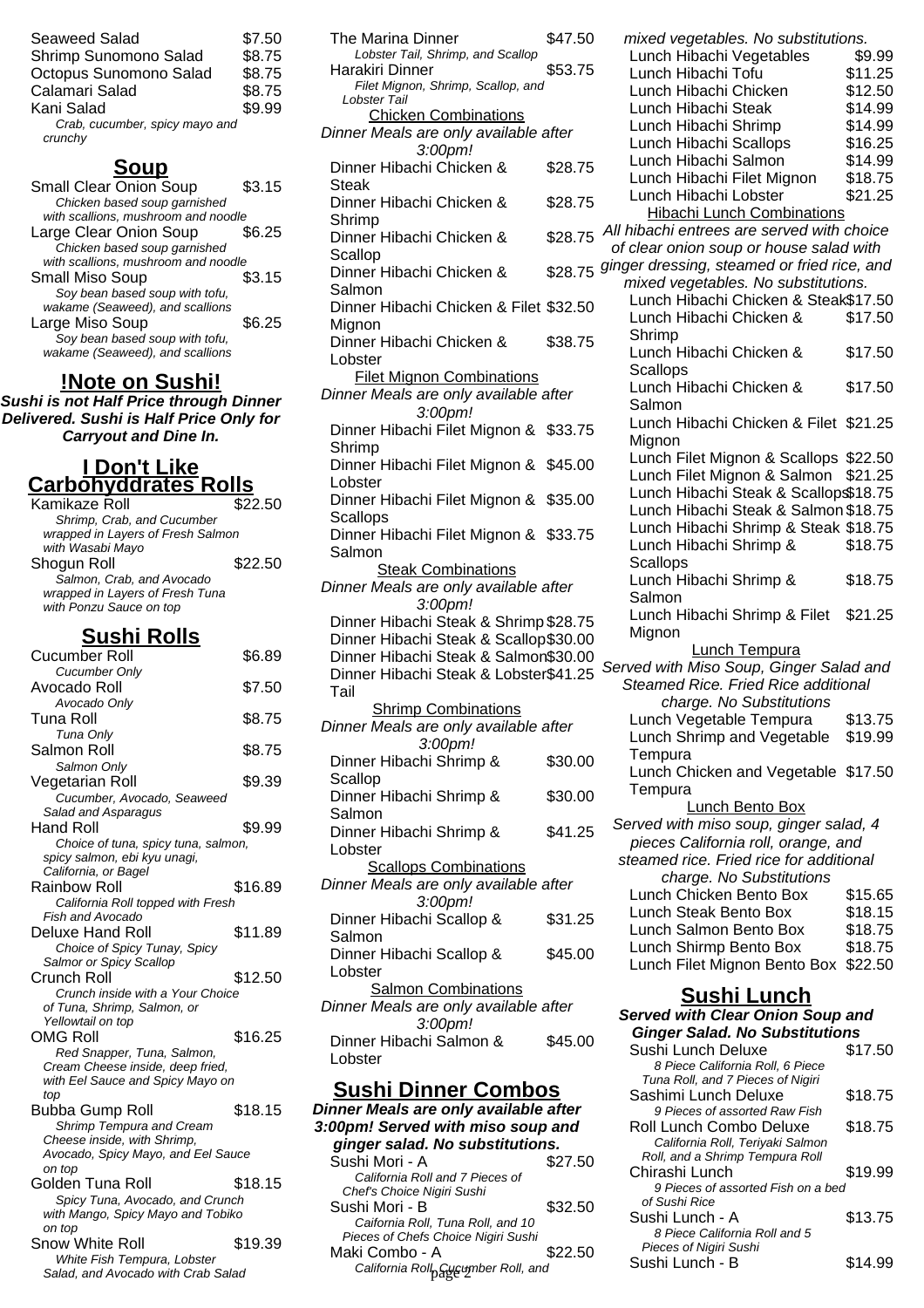| on top                              |         |
|-------------------------------------|---------|
| Atomic Bomb Roll                    | \$18.15 |
| Spicy Tuna Roll, with Baked         |         |
| Minced Salmon, Spicy Mayo, Eel      |         |
| Sauce, and Hot Sauce on top         |         |
| Yellowtail Roll                     | \$11.25 |
| <b>Yellowtail and Scallions</b>     |         |
|                                     |         |
| Spicy Tuna Roll                     | \$11.25 |
| Tuna, Masago, Scallion, and         |         |
| Special Sauce                       |         |
| Spicy Salmon Roll                   | \$11.25 |
| Salmon, Masago, Scallion, and       |         |
| Special Sauce                       |         |
| <b>Philly Roll</b>                  | \$11.89 |
| Fresh Salmon, Avocado and           |         |
| Cream Cheese                        |         |
| A.A.C Roll                          | \$8.75  |
|                                     |         |
| Avocado, Asparagus and              |         |
| cucumber                            |         |
| Sweet Potato Roll                   | \$10.00 |
| Sweet Potato with Eel Sauce on      |         |
| top                                 |         |
| Hawaiian Tuna Roll                  | \$15.65 |
| Spicy Tuna and Pine Nut Crunch      |         |
| inside, wrapped in Soy Paper        |         |
| Chattanooga Roll                    | \$10.00 |
|                                     |         |
| Shrimp, Crab, and Cucumber with     |         |
| Masago and Spicy Mayo on top        |         |
| Spicy Crunchy Shrimp Roll           | \$10.65 |
| Spicy Crunch Shrimp and             |         |
| Cucumber, with Crunch and Spicy     |         |
| Mayo on top                         |         |
| Spicy Crunch Crab Roll              | \$10.65 |
| Crab, cucumber & crunchy inside     |         |
| with crunch & spicy mayo on top     |         |
| Fuji on Fire Roll                   | \$16.25 |
| Crab, Salmon, Jalapeno and          |         |
| Cream Cheese inside, deep fried,    |         |
| with Eel Sauce, Mayo, and Siracha   |         |
|                                     |         |
| Sauce on top                        |         |
| Russel 1 Roll                       | \$16.25 |
| Spicy crunch crab inside with       |         |
| avocado & shrimp on top             |         |
| Russel 2 Roll                       | \$16.25 |
| Spicy crunchy crab inside with      |         |
| seared spicy tuna on top            |         |
| Triple 3 Roll                       | \$16.25 |
| Lobster salad, shrimp tempura &     |         |
| cream cheese inside with spicy mayo |         |
|                                     |         |
| and crunchy on top                  |         |

#### **"I Don't Like Raw Stuff" Rolls**

| California Roll                     | \$8.75  |
|-------------------------------------|---------|
| Crab, Cucumber, and Avocado         |         |
| Eel Roll                            | \$9.99  |
| Eel, Cucumber, with Eel Sauce on    |         |
| top                                 |         |
| Real California Rol                 | \$9.39  |
| Shrimp Tempura Roll                 | \$11.25 |
| Shrimp Tempura, Cucumber, and       |         |
| Mavo                                |         |
| Tempura California Roll             | \$11.25 |
| Volcano Lava Roll                   | \$15.65 |
| California Roll topped with Baked   |         |
| Minced Fish and Spicy Mayo on top   |         |
| Ichiban Shrimp Roll                 | \$12.50 |
| Shrimp Tempura and Asparagus        |         |
| with Spicy Mayo and Garlic Sauce on |         |
| top                                 |         |
| Rock and Roll                       | \$12.50 |
| Eel, Avocado, Cucumber and          |         |
| Cream Cheese                        |         |
| Caterpillar Roll                    | \$14.99 |
| Eel and Cucumber with Avocado,      |         |
| Sesame Seeds and Eel Sauce on top   |         |
| Spider Roll                         | \$15.65 |
| Soft Shell Crab, Mayo, Cucumber,    |         |
| Avocado, and Fish Eggs, with Eel    |         |
| Sauce and Spicy Mayo on top         |         |
| Bagel Roll                          | \$11.89 |
| Smoked Salmon, Cream Cheese,        |         |

| Shrimp Tempura Roll                   |         |  |
|---------------------------------------|---------|--|
| Maki Combo - B                        | \$28.75 |  |
| Tuna Roll, Hawaiian Tuna Roll,        |         |  |
| and Shrimp Tempura Roll               |         |  |
| Sushi Combination                     | \$21.25 |  |
| 8 Pieces of Chef's Choice of          |         |  |
| assorted Nigiri Sushi                 |         |  |
| Sashimi Combination                   | \$33.75 |  |
| 16 Pieces of Chef's Choice of         |         |  |
| assorted Fresh Fish                   |         |  |
| Sushi and Sashimi Combo               | \$33.75 |  |
| Tuna Roll, 7 Pieces of Nigiri, and 7  |         |  |
| Pieces of Sashimi                     |         |  |
| Chirashi Don                          | \$26.25 |  |
| A variety of Fresh Fish served on a   |         |  |
| bed of Sushi Rice                     |         |  |
| Love Boat                             | \$59.25 |  |
| 10 Pieces of Nigiri, 10 Pieces of     |         |  |
| Sashimi, and a Dragon Roll            |         |  |
| Sushi for Two                         | \$57.50 |  |
| 14 Pieces of Nigiri, California Roll, |         |  |
| Tuna Roll & Caterpillar Roll          |         |  |
|                                       |         |  |

# **Nigiri**

| <b>2 Pieces</b>               |        |
|-------------------------------|--------|
| Eel (Unagi) Nigiri            | \$7.50 |
| Sweet Tofu Skin Nigiri        | \$6.25 |
| Sweet Egg (Tomago) Nigiri     | \$6.25 |
| Baby Octopus (Tako) Nigiri    | \$6.25 |
| Tuna (Maguro) Nigiri          | \$8.75 |
| Salmon (Sake) Nigiri          | \$8.75 |
| White Tuna (Bincho Maguro)    | \$8.75 |
| Nigiri                        |        |
| Red Snapper (Tai) Nigiri      | \$7.50 |
| Yellowtail (Hamachi) Nigiri   | \$9.39 |
| <b>Black Pearl Nigiri</b>     | \$6.89 |
| Mackerel (Saba) Nigiri        | \$7.50 |
| Shrimp (Ebi) Nigiri           | \$7.50 |
| Crab Stick (Kani Kama) Nigiri | \$6.25 |
| Octopus (Tako) Nigiri         | \$6.25 |
| Squid (Ika) Nigiri            | \$6.89 |
| Surf Clam (Hokkigai) Nigiri   | \$6.25 |
| Smelt Roe (Masago) Nigiri     | \$6.25 |
| Spicy Flying Fish Roe Nigiri  | \$6.89 |
| Sweet Flying Fish Roe Nigiri  | \$6.89 |
| Salmon Roe (Masago) Nigiri    | \$7.50 |

#### **Sashimi 3 Pieces**

| Fresh Water Eel (Unagi)<br>Sashimi | \$8.75  |
|------------------------------------|---------|
| Sweet Tofu Skin Sashimi            | \$7.50  |
| Sweet Egg (Tomago) Sashimi         | \$7.50  |
| <b>Baby Octopus Sashimi</b>        | \$7.50  |
| Tuna (Maguro) Sashimi              | \$9.99  |
| Salmon (Sake) Sashimi              | \$9.99  |
| White Tuna (Bincho Maguro)         | \$9.99  |
| Sashimi                            |         |
| Red Snapper (Tai) Sashimi          | \$8.75  |
| Yellowtail (Hamachi) Sashimi       | \$10.65 |
| Smoked Salmon Sashimi              | \$8.75  |
| <b>Black Pearl Sashimi</b>         | \$8.15  |
| Mackerel (Saba) Sashimi            | \$8.15  |
| Shrimp (Ebi) Sashimi               | \$8.15  |
| Sweet Shrimp (Ama Ebi)             | \$9.99  |
| Sashimi                            |         |
| Crab Stick (Kani Kama)             | \$7.50  |
| Sashimi                            |         |
| Octopus (Tako) Sashimi             | \$8.15  |
| Squid (Ika) Sashimi                | \$8.15  |
| Surf Clam (Hokkigai) Sashimi       | \$8.15  |
| Smelt Roe (Masago) Sashimi         | \$7.50  |
| Spicy Flying Fish Roe Sashimi      | \$8.15  |
| Sweet Flying Fish Roe Sashimi      | \$8.15  |
|                                    |         |

| 4 Piece California Roll, 6 Piece  |         |
|-----------------------------------|---------|
| Tuna Roll, and 7 Pieces of Nigiri |         |
| Roll Combo - A                    | \$14.99 |
| California Roll and a Shrimp      |         |
| Tempura Roll                      |         |
| Roll Combo - B                    | \$14.99 |
| California Roll and a Teriyaki    |         |
| Salmon Roll                       |         |
|                                   |         |

## **Kids Lunch**

#### **Only the Chicken Nuggets Kids Meals are available for delivery during lunch.**

| Kids Chicken Nuggets and    | \$8.75 |
|-----------------------------|--------|
| Fries Lunch                 |        |
| 6 Chicken Nuggets           |        |
| Side of Chicken Nuggets (5) | \$6.89 |
| Side of French Fries        | \$4.39 |

# **Sauces**

| 2 oz. Sauces                    |        |
|---------------------------------|--------|
| (2 oz.) Side of White Sauce     | \$0.35 |
| (2 oz.) Side of Ginger Sauce    | \$0.35 |
| (2 oz.) Side of Ginger Salad    | \$0.35 |
| Dressing                        |        |
| (2 oz.) Side of Hot Chili Paste | \$0.35 |
| (2 oz.) Side of Teriyaki Sauce  | \$0.35 |
| (2 oz.) Side of Eel Sauce       | \$0.35 |
| (2 oz.) Side of Spicy Mayo      | \$0.35 |
|                                 |        |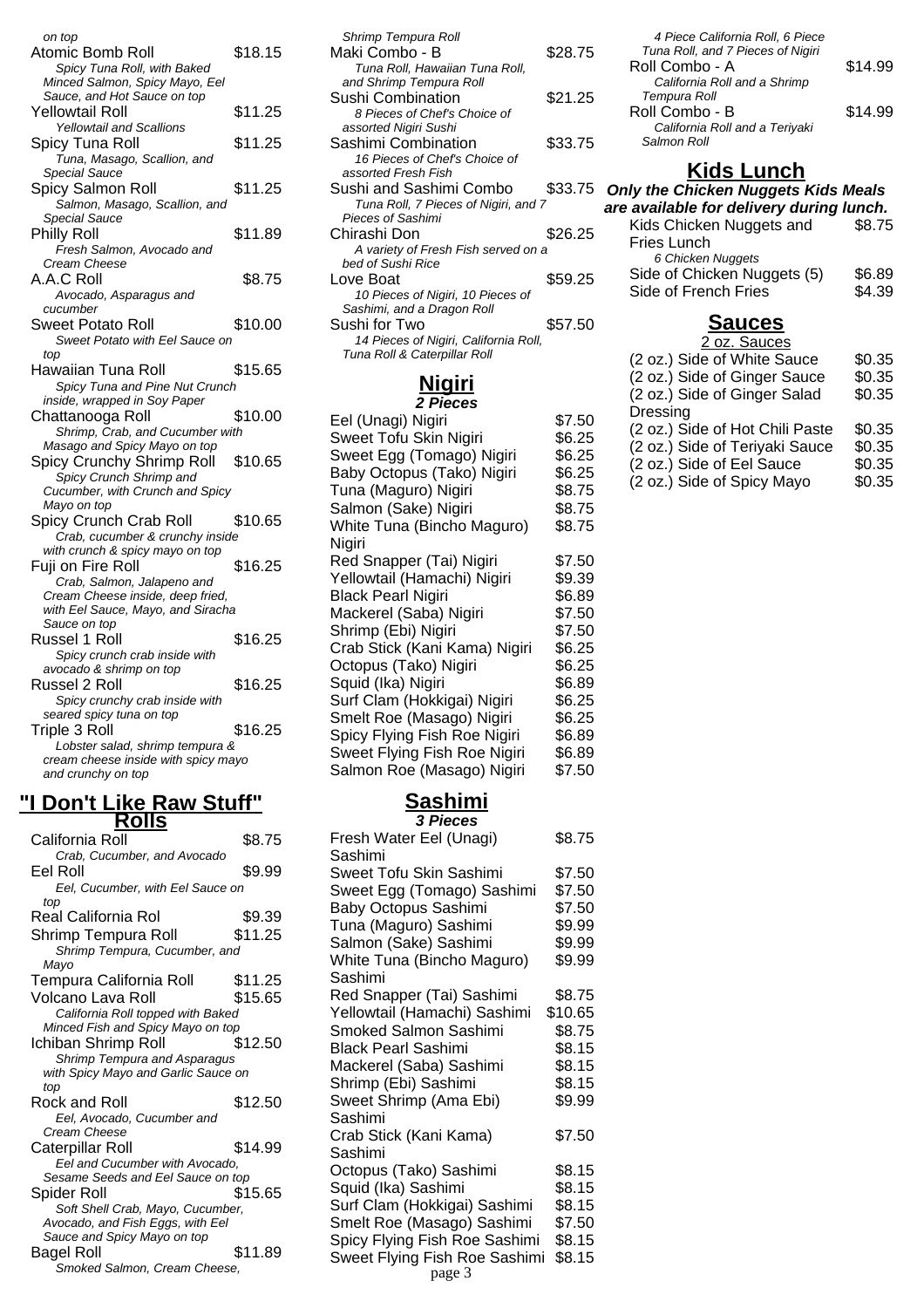and Avocado Teriyaki Salmon Roll \$11.25 Salmon and Special Sauce Crunchy Yami Roll \$10.65 Tempura Flakes & Spicy Mayo with Shrimp on Top Special Crunchy Roll \$16.25 Shrimp Tempura Topped with Eel & Avocado Crispy Crab Roll \$7.50

Tempura Crabstick with eel sauce & mayo on top

#### **Best of The Best Rolls**

Jalapeno Roll **\$17.50** Jalapeno Tempura, Cucumber, and Avocado, with Salmon, Masago, Spicy Mayo, and Garlic Sauce on top Ladybug Roll \$18.75 Fresh tuna, yellow tail and salmon, topped with red & black tobiko Golden Gate Roll \$18.15 Spicy Tuna and Cream Cheese with Eel, Avocado, Spicy Mayo, and Eel Sauce on top Mango Crunch Roll \$19.39 Shrimp Tempura, Salmon, Fresh Mango, with Avocado and Tempura Masago Flakes on top Scorpion King Roll (16 Pieces\$28.75 Shrimp Tempura and Soft Shell Crab with Shrimp, Spicy Mayo, and Garlic Sauce on top AK-47 Roll \$19.39 Shrimp Tempura, Avocado, and Crab, with Yellowtail, Jalapeno, Ponzu Sauce and Spicy Mayo on top Lobster Tempura Roll \$25.00 Lobster, tempura, cucumber, asparagus. topped with avocado, eel sauce, spicy mayo and masago Manhattan Roll \$19.39 Shrimp Tempura and Cucumber, with Lobster Salad, Spicy Tuna, Avocado, Crunch, Spicy Mayo, and Eel Sauce on top Fuji Mountain Roll \$19.39 Crab Tempura and Avocado, with Spicy Tuna, Garlic Sauce, and Spicy Mayo on top Super Volcano Roll \$23.75 Spicy tuna with shrimp and avocado, deep fried and topped with baked king crab, assorted fish, scallion, tobiko and chef's special spicy sauce U.N. Roll \$20.89 Spicy Tuna, Salmon, Yellowtail, and Scallions with 4 Kind of Tobiko on top Dynamite Roll \$16.25 Eel, Crab, and Cream Cheese inside, deep fried, with Eel Sauce and Spicy Mayo on top Pink Lady Roll \$17.50 Spicy Crab Crunch, Cucumber, and Avocado, wrapped in Soy Paper, with Spicy Mayo, Eel Sauce on top Angry Dragon Roll \$19.39 Spicy Tuna, Shrimp Tempura, and Avocado, with Spicy Crab and Eel Sauce on top Yami 2022 Roll \$20.89 Soft Shell Crab Tempura, Crab, Asparagus, and Avocado, with Seared Smoked Salmon, Garlic Sauce and Spicy Mayo on top Dragon Roll \$28.75 Shrimp Tempura and Cream Cheese, with Cooked and Sweet Shrimp and Spicy Mayo on top Sun Flower Roll \$17.50 Spicy Tuna, Eel, and Asparagus inside, deep fried, with Eel Sauce on